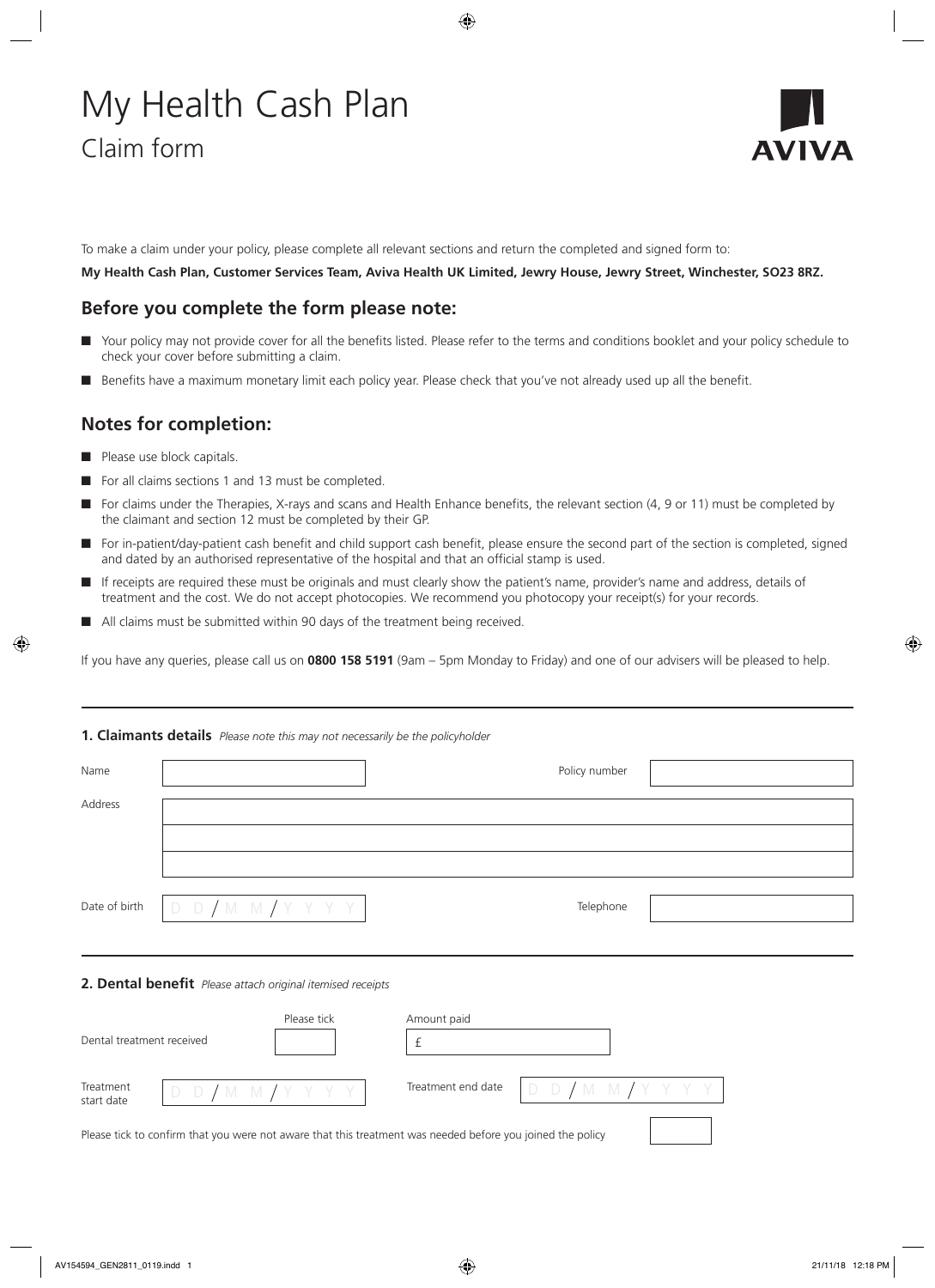# **3a. Optical benefit**

I confirm that I am not claiming from my employer

Signature of claimant (or parent/guardian if claimant is under 16 years old)

If you are claiming for a sight test from your employer please indicate the amount paid by them

#### **3b. To be completed by the dispensing optician** *(Please attach original itemised receipts)*

| Sight test                                          | Yes<br>No           | Optician's signature          |  |
|-----------------------------------------------------|---------------------|-------------------------------|--|
| Change in prescription                              | No<br>Yes           | Name                          |  |
| Prescribed glasses<br>(new, not replacement)        | Yes<br>No           | <b>BLOCK CAPITALS</b>         |  |
| Prescribed contact lenses<br>(new, not replacement) | Yes<br>No           | Official stamp<br>of optician |  |
| Prescription date                                   | D D / M M / Y Y Y Y |                               |  |

#### **4. Therapies** *Please attach original itemised receipts*

|                                                                       |  | TICUJC LICK | <i>I and any paid</i> |  |
|-----------------------------------------------------------------------|--|-------------|-----------------------|--|
| Physiotherapy/osteopathy/chiropractic/homeopathy/acupuncture received |  |             |                       |  |
| Please advise the<br>symptoms and reason                              |  |             |                       |  |
| for referral by your GP                                               |  |             |                       |  |
|                                                                       |  |             |                       |  |

Date you first experienced symptoms

|--|--|--|--|--|--|--|--|--|--|

**Please complete section 12**

#### **5. Prescriptions and GP charges** *Please attach original itemised receipts*

|                                                                                    | Please tick | Amount paid      |                              |                 |
|------------------------------------------------------------------------------------|-------------|------------------|------------------------------|-----------------|
| NHS prescriptions                                                                  |             | £                |                              |                 |
|                                                                                    | Please tick | Amount paid      |                              |                 |
| Inoculations/vaccinations                                                          |             | £                |                              |                 |
|                                                                                    | Please tick | Amount paid      |                              |                 |
| Minor surgery by a GP                                                              |             | £                |                              |                 |
| 6. Health screen Please attach original itemised receipt<br>Health screen received | Please tick | Amount paid<br>£ |                              |                 |
| 7. Baby cash payment                                                               |             |                  |                              | D D/M M/Y Y Y Y |
| Please advise number of children born/adopted                                      |             |                  | Please advise the date of    | DD/MM/YYYY      |
| I would like this child/children to be added to the policy                         |             |                  | birth of the child/children: | D D/M M/Y Y Y Y |
| and I am aware this may affect my premium                                          |             | No<br>Yes        |                              | D D/M M/Y Y Y Y |

£ Amount paid

Please tick **Amount paid**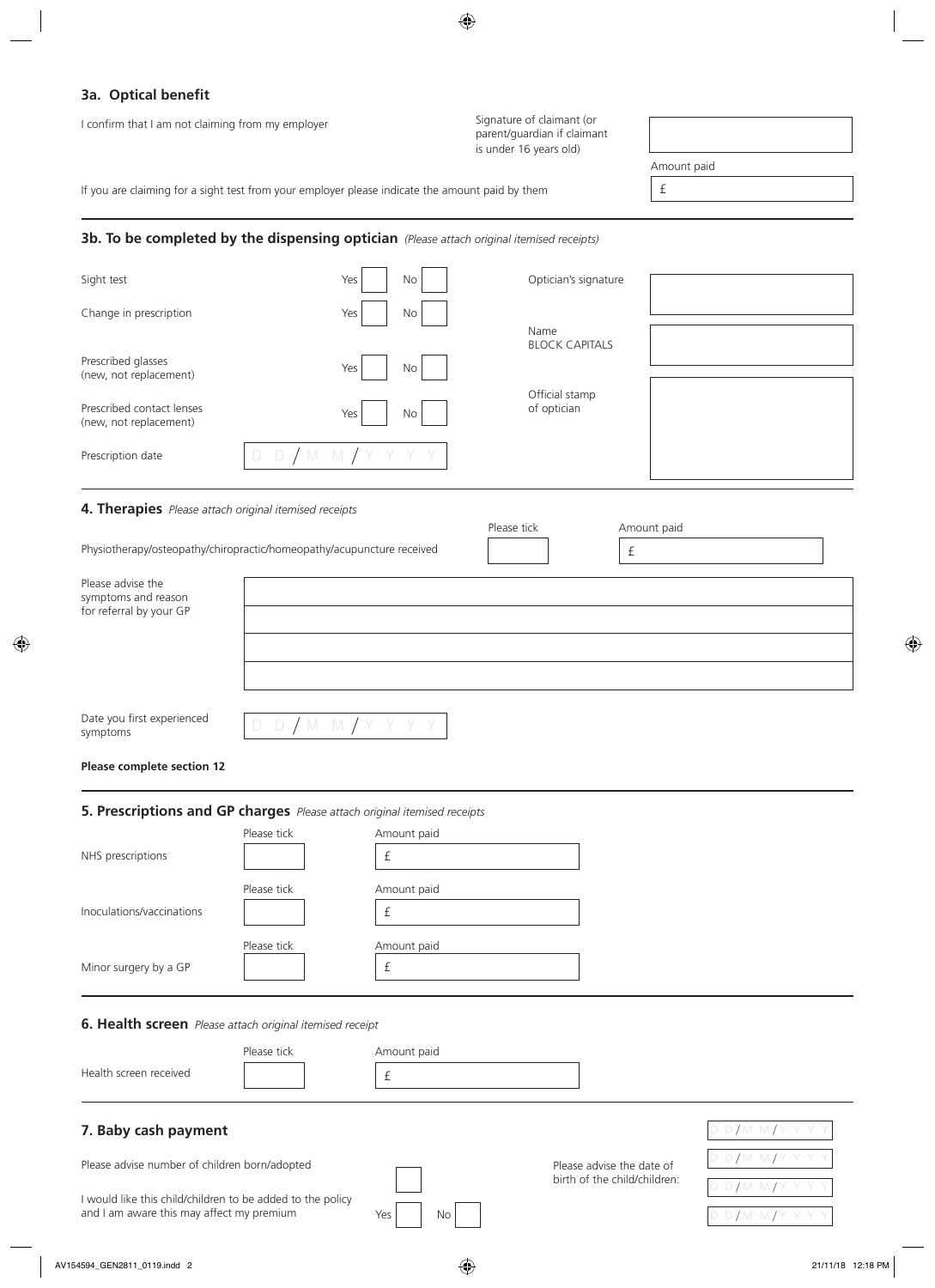# **8. In-patient and day-patient cash benefit/child support cash benefit**

#### **To be completed by the claimant**

| In-patient/day-patient<br>cash benefit                            | Please tick | illness or injury that existed before you joined the policy |                | Please tick to confirm that your admission did not relate to a disease, |                     |
|-------------------------------------------------------------------|-------------|-------------------------------------------------------------|----------------|-------------------------------------------------------------------------|---------------------|
| Child support<br>cash benefit                                     |             | Name of child admitted to hospital                          |                |                                                                         |                     |
| To be completed by the place of treatment by authorised signatory |             |                                                             |                |                                                                         |                     |
| I certify that the named patient was an                           |             | In-patient                                                  |                | Day-patient                                                             | Out-patient         |
| Date of<br>$D/M$ $M/Y$<br>D<br>admission                          |             | Date of<br>discharge                                        | D/M M/Y Y<br>D |                                                                         | Number of<br>nights |
| Reason admitted,<br>diagnosis and<br>treatment received           |             |                                                             |                |                                                                         |                     |
| Please include a copy of any<br>discharge summary/report          |             |                                                             |                |                                                                         |                     |
| Official stamp of hospital                                        |             |                                                             |                | Signature                                                               |                     |
|                                                                   |             |                                                             | Title          |                                                                         |                     |
| Hospital reference number                                         |             |                                                             | Date           |                                                                         | D D/M M/            |

# **9. X-rays and scans** *Please attach original itemised receipts*

| X-ray/scan received                                                 | Please tick | Amount paid |  |
|---------------------------------------------------------------------|-------------|-------------|--|
| Please advise the<br>symptoms and reason<br>for referral by your GP |             |             |  |
|                                                                     |             |             |  |

**Please complete section 12**

# **10. Specialist second opinion** *Please attach original itemised receipts*

|                                                          | Please tick | Amount paid |                    |  |
|----------------------------------------------------------|-------------|-------------|--------------------|--|
| Specialist consultation for a<br>second opinion received |             |             |                    |  |
| Specialist's name                                        |             |             | Type of specialist |  |
| Name of specialist<br>seen for initial consultation      |             |             | Type of specialist |  |